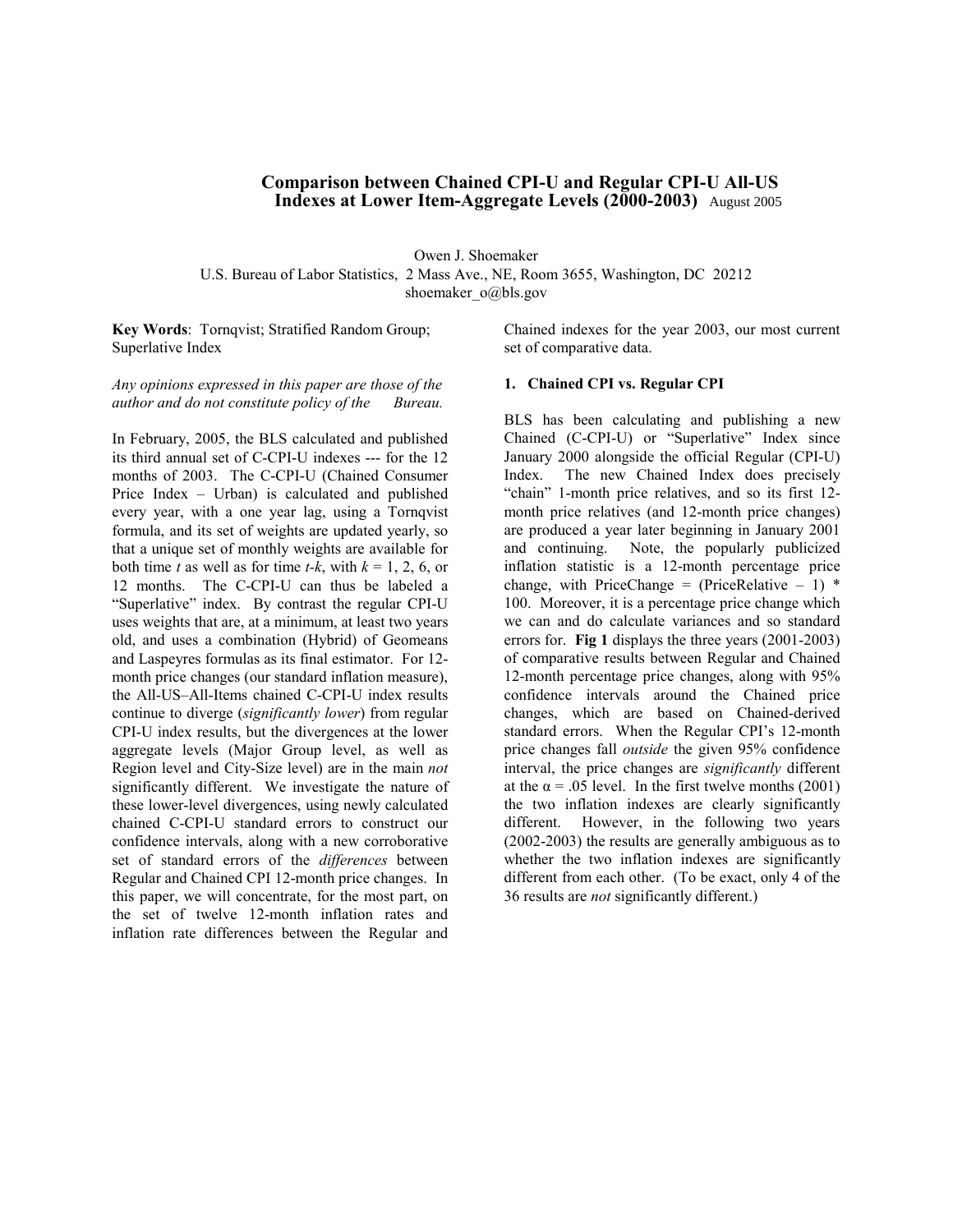

In an earlier paper, on an analysis of the divergence between Chained CPI and Regular CPI results, the wider-than-expected divergence between the two indexes in 2000 and 2001 was investigated and somewhat resolved. (Out-of-date weights in the Regular CPI in the computer area and some out-sized price relative values in Audio Equipment in San Diego had accounted for the bulk of the excessive discrepancies.) In the last two years of comparative data (2002-2003) the difference between the two indexes has settled down to a fairly consistent 0.30 percentage price change difference in our 12-month results, and comfortably within the projected 0.40 percentage points attributed to "substitution bias" [see Boskin et al, "Final Report on the Advisory Commission to Study the CPI", December 1996] -- to the point where the question of whether there is or is not significant differences between the two indexes

becomes relevant and interesting. And in particular we shall be interested in exploring the significant or non-significant differences that occur within the lower-aggregate index results, and even where the bias itself is seemingly eradicated or sometimes reversed.

We have also calculated standard errors of the *differences* between Regular CPI and Chained CPI. Having used Chained-derived standard errors as the bases for our test statistics, we may have been producing a biased or at least a one-sided choice to begin with in the construction of our confidence intervals. By producing standard errors of the *differences* themselves we hope to be able to corroborate our first significance findings as well as to produce a potentially better standard error measurement.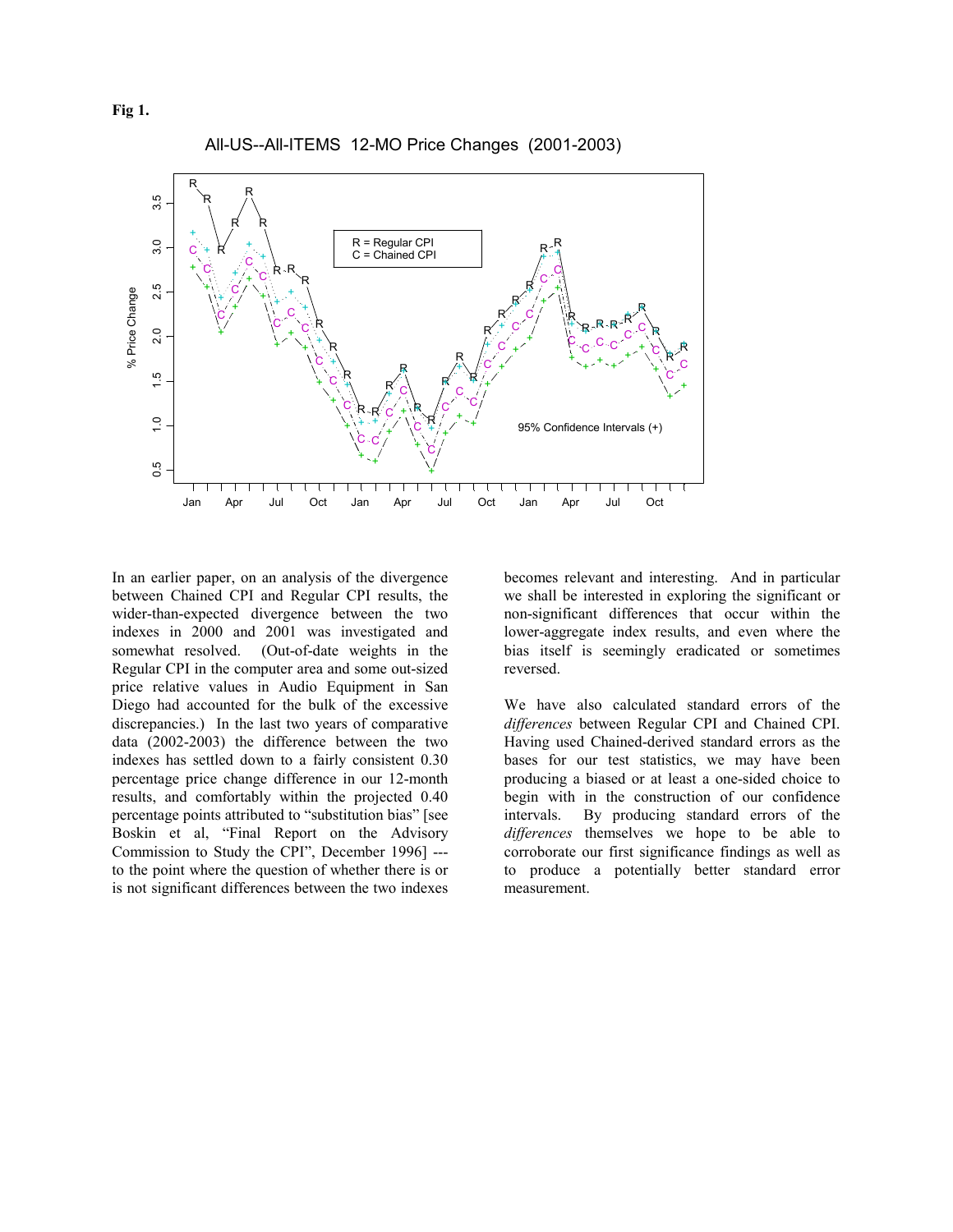All-US--All-ITEMS 12-MO Price Change Differences



#### **2. Price Change Difference Variance Estimator**

The BLS variance formula for Regular (CPI-U) or Superlative (C-CPI-U) price change is:

$$
VAR(I, A, t, t - k) = \sum_{a \in A} \frac{1}{N_a (N_a - 1)} \sum_{rep=1}^{N_a} \left( PC(I, A, t, t - k, a, rep) - PC(I, A, t, t - k, full) \right)^2
$$

A natural variance estimator for the *difference* between the two price change estimates would be:

$$
VAR(*) = \sum_{a \in A} \frac{1}{N_a (N_a - 1)} \sum_{r=1}^{N_a} ([PC_{reg}(*, a, r) - PC_{reg}(*, f)] - [PC_{sup}(*, a, r) - PC_{sup}(*, f)])^2
$$

The constructions of the various replicate (*rep*) price changes (*PC*) follow the rubrics for the respective Regular and Superlative (Chained) estimates, as applied using Stratified Random Group (SRG) methods, with  $I =$  Item,  $A =$  Area,  $a =$  area random group, and  $N_a$  = number of replicates in each *a*. The difference estimator is, of course, estimating zero. (Standard error estimates are simply the square roots of these variance estimates.)

As can be seen by comparing the confidence intervals in **Fig 1** and **Fig 2**, this new difference variance

estimator achieves remarkably similar *significance* results. This similarity was hoped for and anticipated but nonetheless a welcomed corroboration of the first set of *significance* results. The difference variance estimator seems to be producing more conservative confidence intervals than the original confidence intervals, but only marginally so. Moreover the similarities continue as we will see when we look at the lower item-aggregate differences at the end of this paper.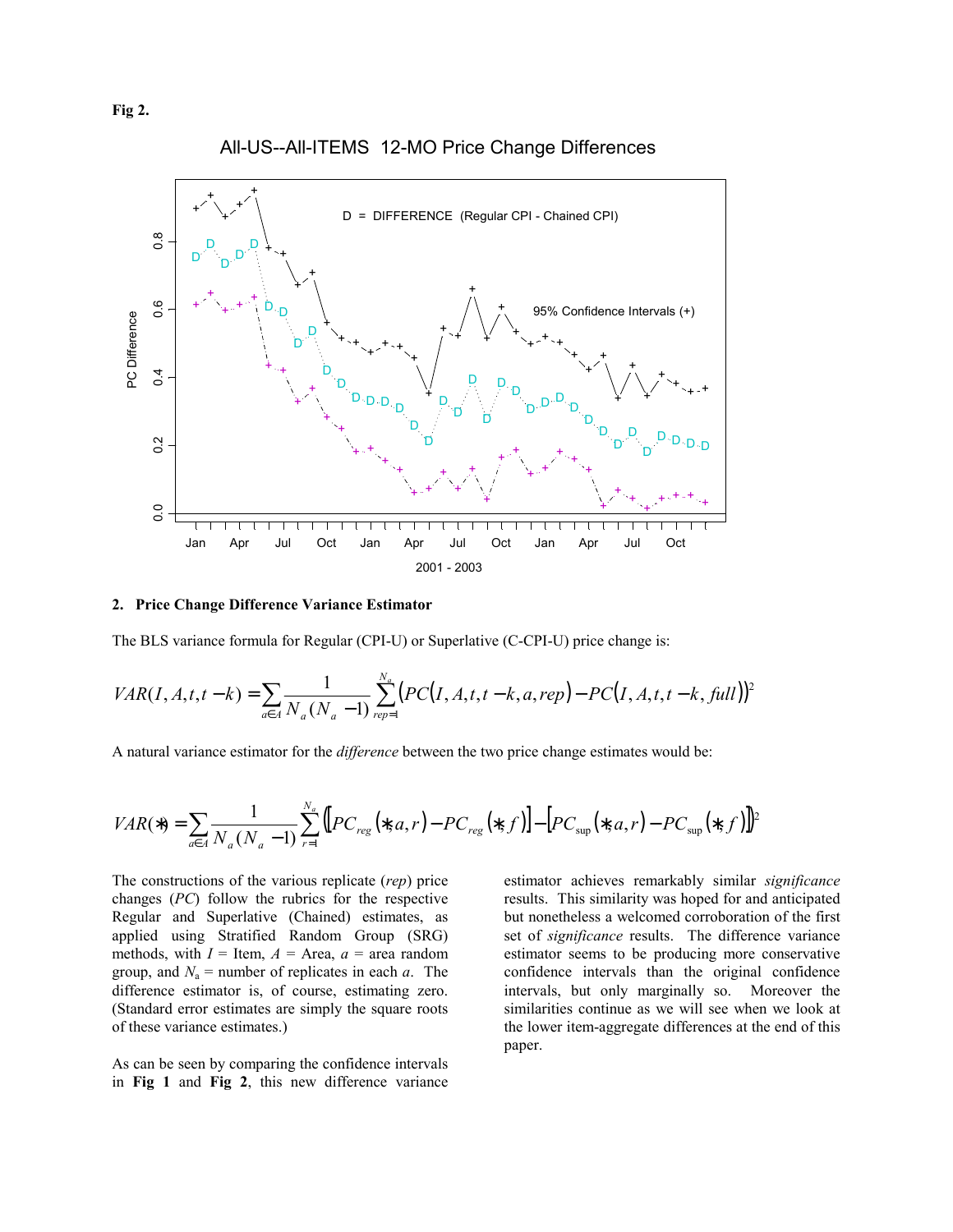#### **3. Region Level Differences between Regular CPI and Chained CPI**

A leading question of this paper is whether the observed *significant* differences between the two indexes at the All-US–All-Items level continues down through the lower aggregate levels, along with whether the expected upward bias of the Regular CPI remains consistently at all these lower levels.

We look first at the Region Level breakdown (East, Midwest, South, and West for All-Items), using only 2003 data:



**Fig 3. Region-Level 12-Month Price Change Differences Difference (D) = Reg CPI – Sup CPI** 

In the East and South roughly half of all differences are *not* significantly different, while in the Midwest and West practically none of the twelve 12-month differences is significantly different. Thus, *significance* appears to be weakening as we begin to move down the aggregate ladder. However, with these Region differences the patterns are more similar than dissimilar, and not particularly distinct from their All-US–All-Items counterparts (see the first graph in **Fig 4).** 

### **4. City-Size Level Differences between Regular CPI and Chained CPI**

When we break out the CPI indexes by Metropolitan City-Size ( $A = Large$ ,  $B = Medium$ ,  $C = Small$ ), we observe some sharper distinctions. The A-Size Cities are in near mirror conformity with the All-US–AllItems results, but then the A-Size Cities represent a full 57.5% of all CPI expenditures. (The B-Size Cities constitute 36.5% of the total, and the C-Size Cities makeup the remaining 6.0%.) In the C-Size Cities not only are the differences all *not* significantly different from zero but the Superlative 12-month price changes themselves are all *greater* than their Regular counterparts. These differences represent only 6% of the whole CPI but this anomaly may need further investigation (unstable superlative weights perhaps?). In the B-Size Cities the differences themselves retain the expected upward bias (i.e., Reg > Sup), but none of the differences are significant at an  $\alpha$  = 0.05 level, even though these B-Size Cities represent a full 36.5% of the entire CPI. Again, as we move down to lower aggregate levels the significant levels diminish.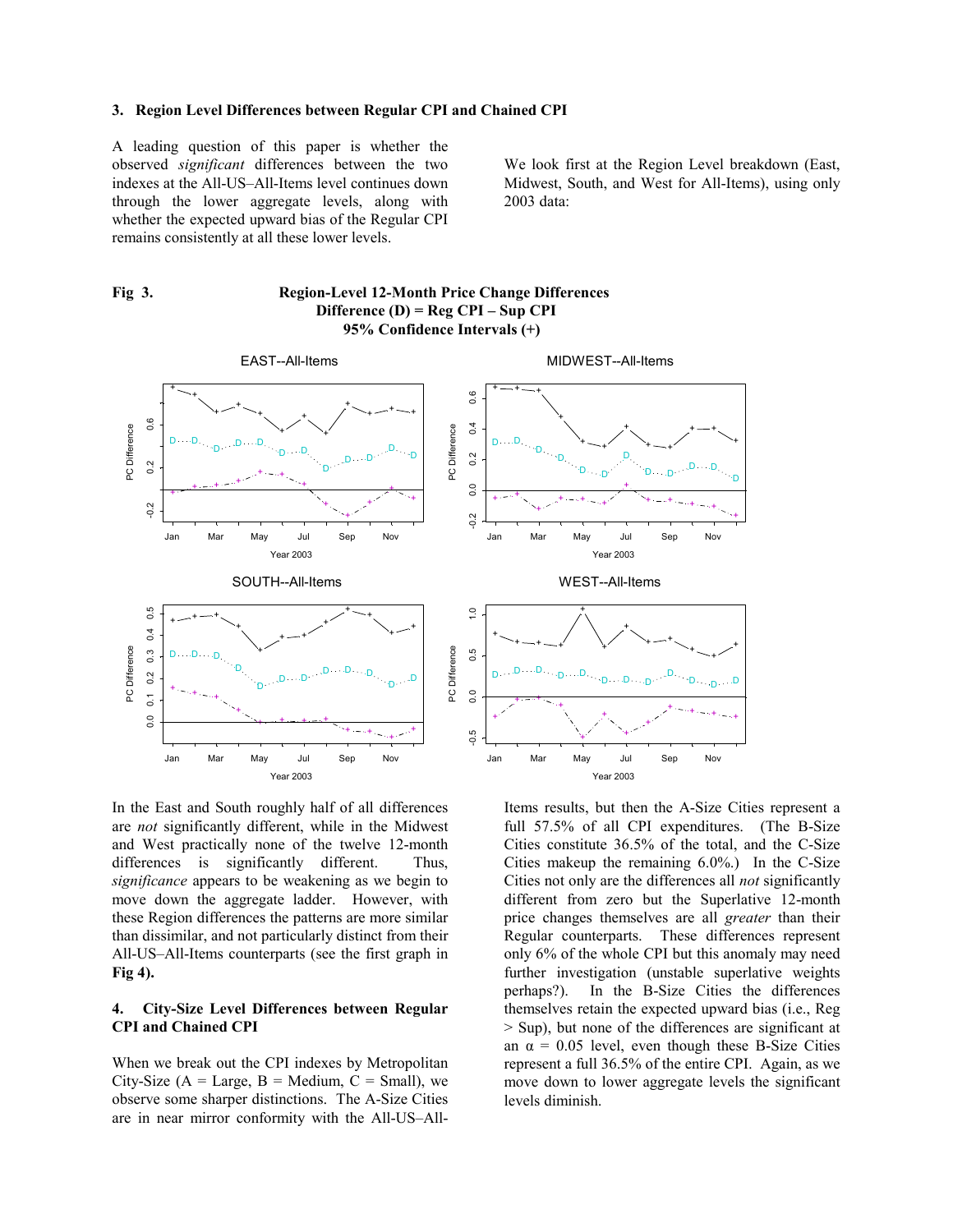

# **Fig 4. City-Size Level 12-Month Price Change Differences ( D = RegCPI – SupCPI ----- 95% Conf Intervals )**

#### **5. Major Group Level Price Change Differences**

Finally, we turn to Lower Item-Aggregate levels, to observe and test the differences between Regular CPI and Superlative CPI indexes at the Major Group level. At BLS we break down All-Items into 8 Major Groups (with their relative importances measured by expenditure level): Apparel (4%), Education & Communication (6%), Food & Beverages (16%), Housing (41%), Medical (6%), Recreation (6%), Transportation (17%) and Other Goods & Services (4%). We continue to observe the relative differences between our two indexes for the twelve 12-month price changes in 2003. **Fig 5** displays the results using the new difference variance estimator and **Fig 6** displays the results using a test statistic based on Superlative-derived standard errors. Overall, using either variance methodology, the number of times the difference between the two indexes is *significantly* different drops dramatically. At the All-US–All-Items level, using Superlative-derived standard errors, 8 of the 12 12-month price change differences are *significantly* different, where only 22 of the 96 (12 MOs x 8 MGs) are *significantly* different at the Major Group level. A drop from 67% to 23%. Using the new difference standard errors, we find all 12 of the 12-month price change differences at the All-US– All-Items level *significantly* different, but that at the Major Group level only 30 out of 96 *significant*. A drop from 100% to 31%. Comparing the results of the two variance methodologies at the individual Major Group levels, moreover, shows a strong similarity of the *significant* results across each Major Group pair. Again, the confidence intervals generated by the new difference variance estimator are more conservative across the board, but not in any appreciably different sense.

The graphs in **Fig 6** provide the additional information for tracking the actual annual inflation rates for each of the eight Major Groups through 2003 and provide similar significant difference results as the graphs in **Fig 5**. But we will concentrate our attentions primarily on the graphic results obtained from using the new difference variance estimator.

We look first at the three Major Groups that seem to be producing consistently *significant* differences: Food & Beverages, Education & Communication and Transportation. Roughly a third of the differences in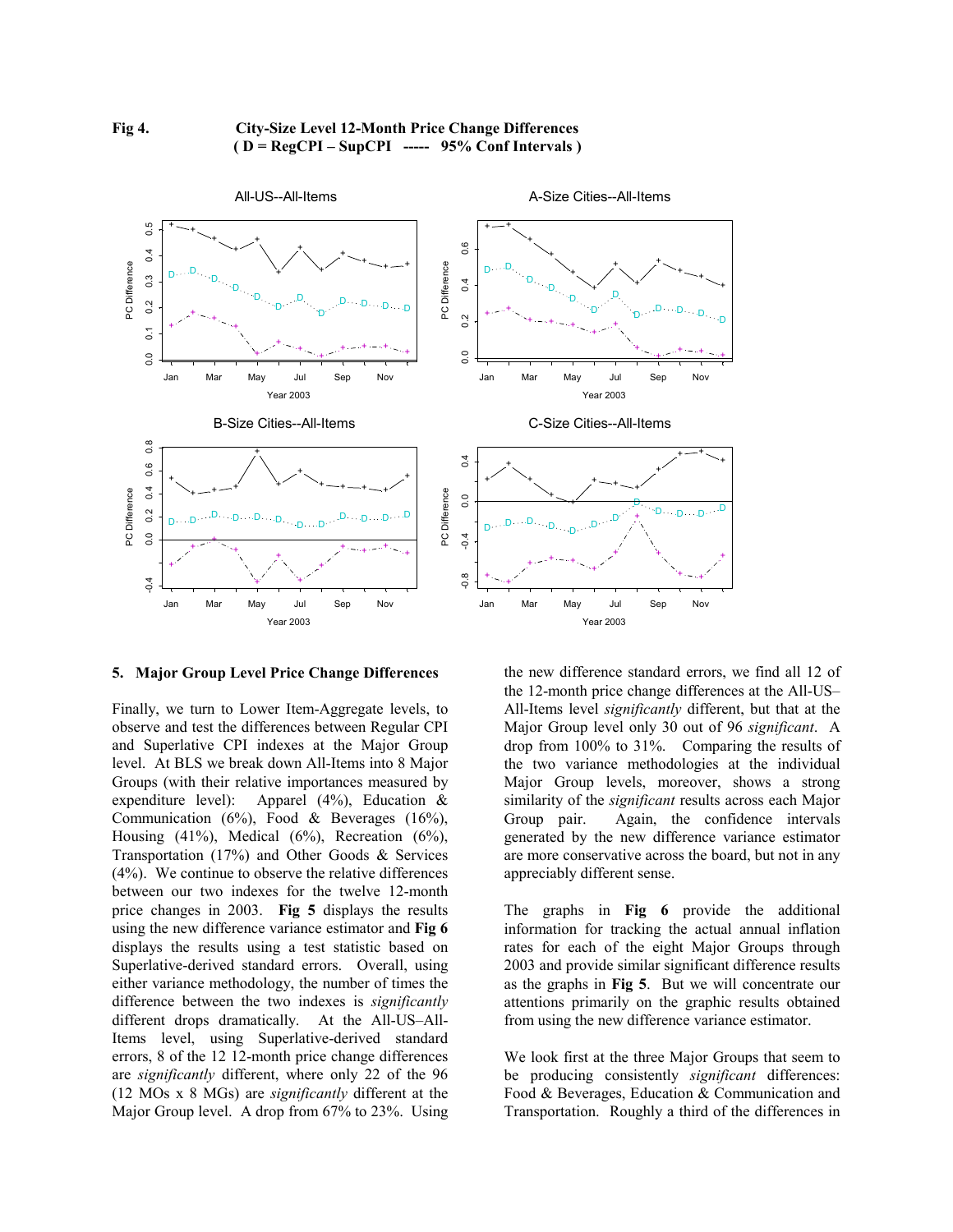these three sectors are skirting zero or are actually below zero (and thus officially *significant* at the  $\alpha$  = .05 level). So these groups, which account for about 40% of the entire CPI, seem to be in line with the All-US–All-Items results. Recreation and Other Goods & Services (10%) display a mixed bag of results.

But Apparel, Medical and especially Housing produce *non-significant* difference results all but every time. Apparel, which runs notoriously high variances, no matter what the estimator or methodology used, is showing not only clearly *nonsignificant* results but nearly identical indexes, particularly in the last four months of 2003. Medical also produces consistently *non-significant* differences in 2003. But these two Major Groups together constitute just 10% of the CPI. Housing, which alone represents over 40% of the CPI, is far and away the largest contrarian situation.

Housing includes fuels and furnishings and lodging away from home, but its two main components are Rent (7%) and REQ (22%), or Owners' Rental Equivalency, whose separate index is, in the main, moved by the Rent index. Largely, then, due to the behavior of the Rent Index in relationship to the two index estimators (i.e., Regular versus Superlative), we find a near consistent *reversal* of the difference between the two indexes. In the Housing Major Group in 2003, particularly as the year progresses, the Regular CPI is actually tracking *lower* than the Chained (Superlative) CPI. The "reverse" differences are not large, but they clearly establish *nonsignificant* difference results across all twelve months of observation. And whatever expected bias, substitution or otherwise, is not longer present in the Housing comparisons.

What, indeed, may be going on is a counter-intuitive mathematical phenomenon related to the Geometric mean estimator versus a Laspeyres estimator. Superlative estimates use a Tornqvist formula, which, while formally constituting a superlative formula, is

still mathematically a purely geometric mean. In a 1999 ASA paper, on the performance comparisons of Laspeyres indexes versus Geometric Mean indexes in the CPI, it was demonstrated that, for a certain important range of Rent Levels where "low" rents corresponds to higher rent changes and "higher" rents to correspondingly lower rent changes, that a geometric mean estimator will perforce produce a *higher* price relative than its Laspeyres counterpart which uses a variation of an arithmetic mean. Thus, whatever natural "substitution bias" is at work throughout the rest of the CPI, within Rent and REQ (i.e., within Housing) this bias is not operable and these "reverse" results reflect that.

## **6. Summary**

- At the All-US-All-Items level, the 12-month price change differences between Regular CPI and Chained (Superlative) CPI remain significantly different at an  $\alpha$  = .05 level, with the difference between the two indexes leveling off at  $\approx 0.30$ , with Chained CPI the lower index.
- We have calculated new standard errors both for Superlative 12-month price changes and for the *differences* between Superlative CPI and Regular CPI, using adaptation of the Stratified Random Group (SRG) method.
- As we move down to lower aggregate levels, we find that the differences between the two indexes become less and not more significantly different.
- At the Region Level, the difference patterns similarly match the All-US–All-Items differences, but with fewer significant differences, particularly in the West Region.
- At the City-Size Level, the differences between All-US–All-Items become more and more pronounced as the City-Size diminishes.
- At the Major Group Level, some differences remain significant but most all now are nonsignificant, with a particularly strong nonsignificance pattern in the Housing group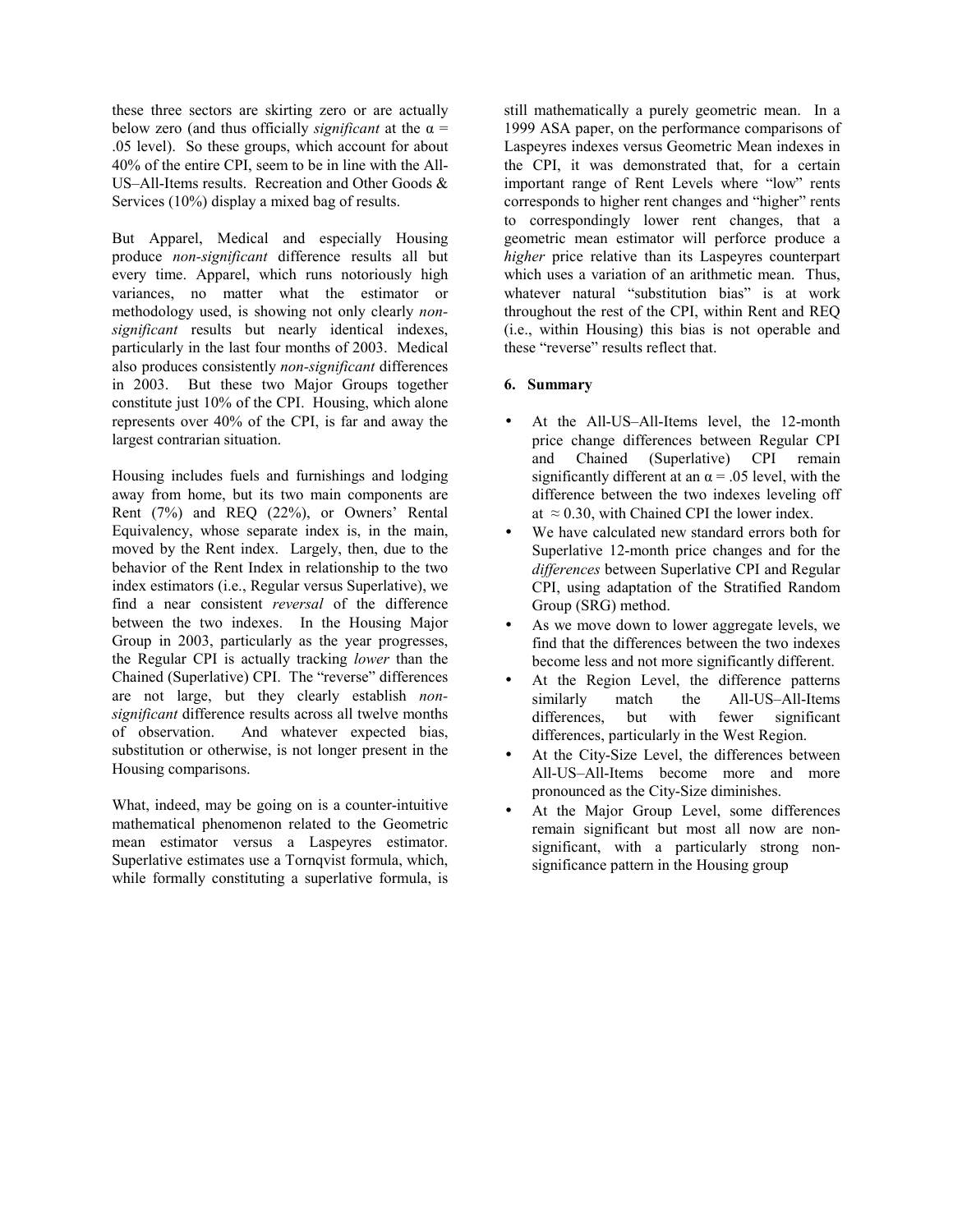

## TRANSPORTATION



# OTHER GOODS & SERVS



Year 2003 Jan Feb Mar Apr May Jun Jul Aug Sep Oct Nov Dec

# **Fig 5. All-US 12-Month Price Change Differences by Major Group Difference (D) = Regular CPI – Chained CPI 95% Confidence Intervals (+)**